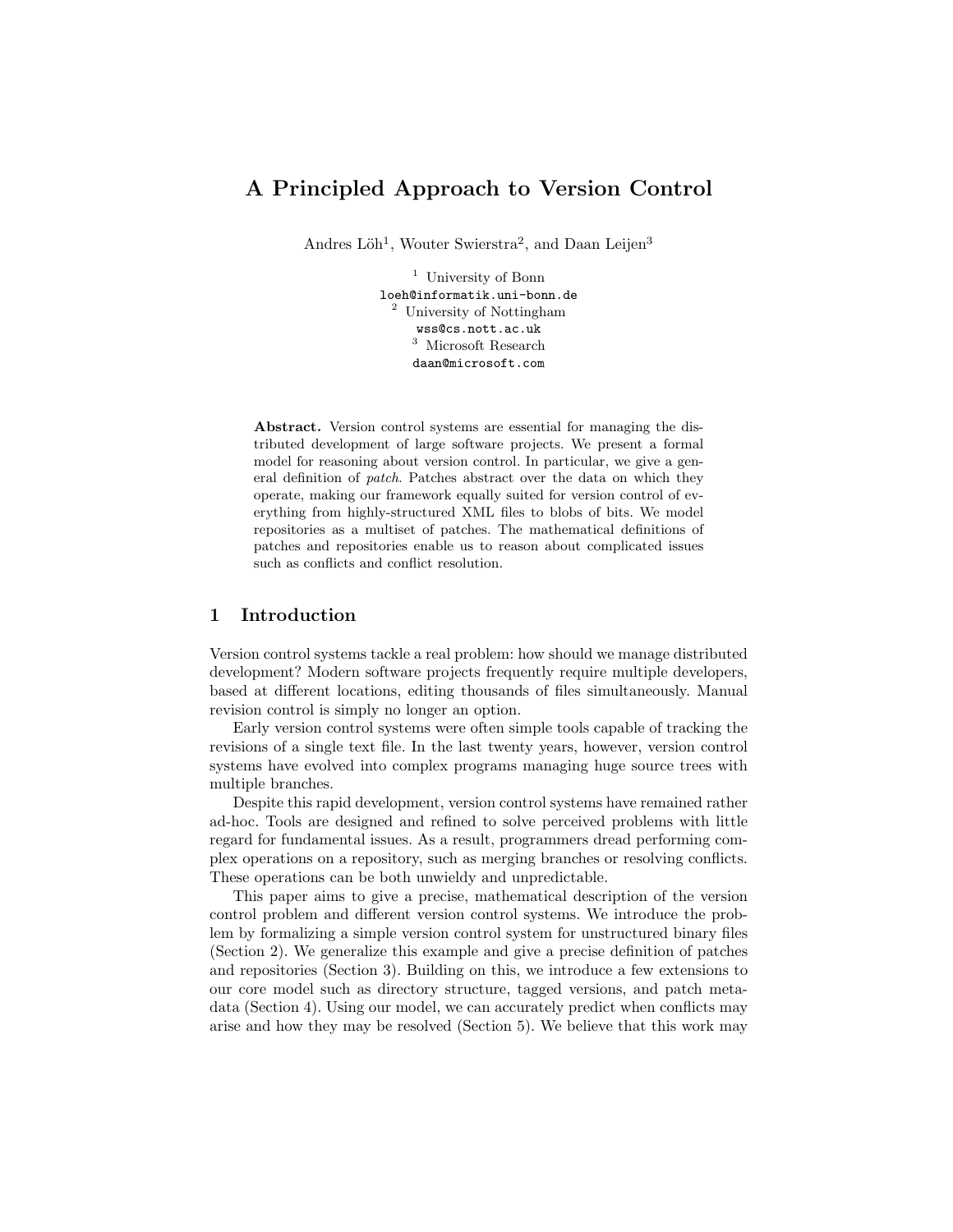

Fig. 1. Representation of repositories

lay the groundwork for reasoning about version control, and ultimately come up with better and more predictable systems.

#### Terminology

A version control system manages repositories. A repository can consist of anything from single file to a complete source tree. In addition to this current representation of its state, a repository contains history. Each repository's internal state is the result of several patches. A patch is a logically connected collection of operations that changes the state of a repository.

The state of a repository exists on two different levels. We shall refer to the actual files and directories on disk as the external representation. Version control systems also have an internal representation, or abstract model capturing information of interest about the files in the repository.

Of course, there is a relationship between a repository and its internal and external representation. When a user changes a file, that change must percolate into a system's internal representation and ultimately result in the generation of a new patch – a process we shall refer to as *observation*. Conversely, when a user pulls in changes from another repository, these patches must somehow be interpreted as changes to the files on disk. The internal representation typically fulfills certain invariants that ensure that it can indeed be interpreted in the file system. This relationship is shown in Figure 1. In this paper, we will not deal with the external representation or observation. Instead, we focus on the internal representation and how to apply patches. The interpretation of the internal representations we give is usually obvious. Observation, on the other hand, will usually require tool support: a user's changes to the file system cannot always be uniquely associated with a single patch. In such cases, the user might be asked to provide additional information to help the tool produce the correct patches.

One important selling point of our theory is that it abstracts over internal representations. Different version control systems serve different purposes: some manage source files on a line-by-line basis; others manage structured XML files;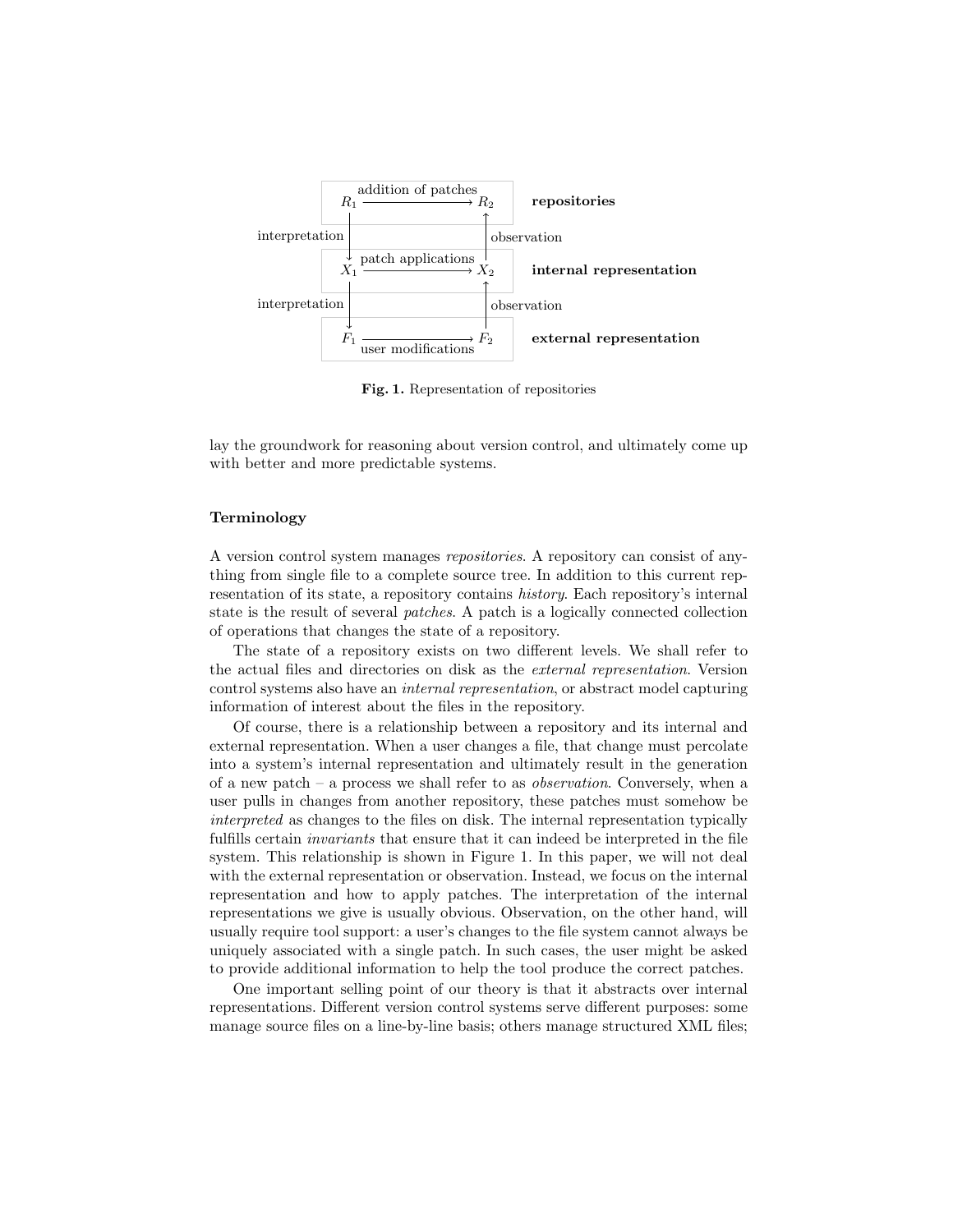others yet again may simply manage binary data. Any underlying theory must be capable of dealing with each and every one of these potential design choices.

Patches can be moved between repositories, but this may lead to *conflicts*. Sometimes, a move of one patch will imply the move of several dependent patches in order to prevent a conflict. On other occasions, resolving conflicts will require user interaction.

Many other notions usually found in version control systems are not part of our core model. We do not distinguish between centralized and distributed version control systems. We also do not have any specific treatment of branches or even projects. In principle, any patch can be moved freely between any two repositories; heedlessly doing so will often result in conflicts. Some version control systems may maintain additional policies to relate specific repositories. Such policies are specific to a version control system and by no means fundamental to any theory of version control.

## 2 Managing binary files

To illustrate the concepts of our theory, we give a precise description of a simple version control system capable of managing binary files. We do not pretend that this system will be of much practical use, but it nicely illustrates the fundamental issues involved. In later sections, we will extend it incrementally into a fullfledged system handling text files, directory structure and file renames.

If we want to formalize such a version control system, we must begin by defining what a repository is. This is an important question: should we really construct a complete formal model of files, directories, permissions, and ownership? Clearly it would better to build a more abstract internal representation that captures the information we are interested in, but no more than that. This motivates the following model of repositories.

#### 2.1 Repository

We assume there is a set  $F$  of all valid file names. We consider the contents of a file to be simply a sequence of bits, simply denoted by Bits. We write empty to denote the empty bit sequence. We use a single predicate to state information about our repository:  $f = c$  states that the file the file f has contents some sequence of bits c. We can now model the state of the repository (its internal representation) as a set of such predicates.

Not every set of predicates forms a valid repository. We require that the following invariant holds for any internal representation  $X$ :

$$
\forall (f \in F). \exists_{\leq 1} (c \in \text{Bits}). (f = c) \in X .
$$

This invariant ensures that every file that exists has uniquely determined contents. A newly created repository is represented by an empty set.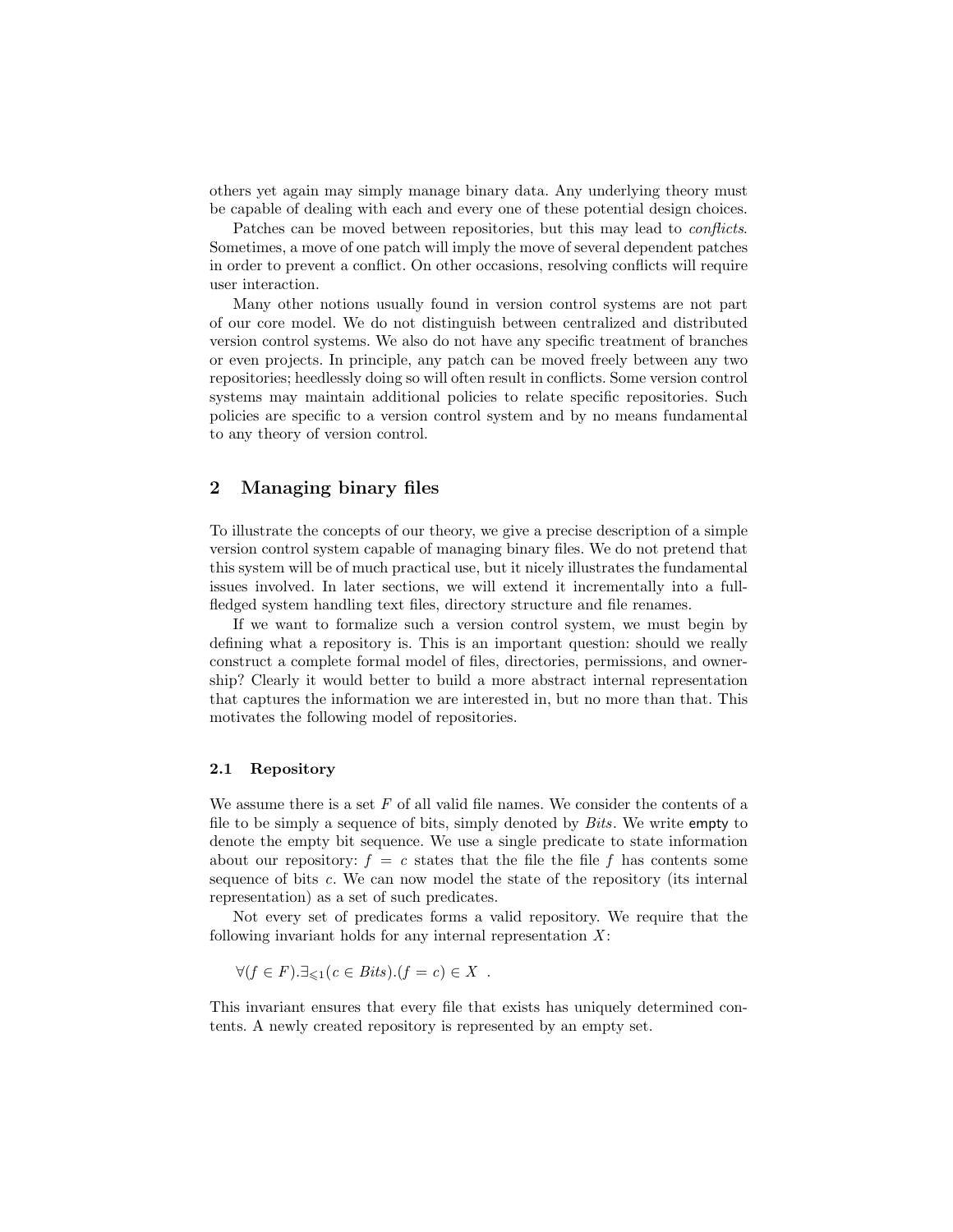#### 2.2 Operations on the repository

Now we have fixed our notion of repository, we can begin to define operations that somehow change the repository. In particular, we consider the following three operations on repositories:

- adding an empty file to the repository,
- removing an existing file from the repository,
- and updating the contents of a file in the repository.

We can now define how these operations affect the internal representation of the repository:

```
add f r = r \cup \{f = \text{empty}\}\remove f \, c \, r = r \setminus \{f = c\}replace f c d r = (r \setminus \{f = c\}) \cup \{f = d\}.
```
There are, however, some real problems with blindly applying these functions to a repository. The behavior of a version control system can become a bit surprising. For instance, suppose we try to add a file to a repository that already exists. The result of doing so, would break the repository invariants we described above! Similarly, deleting a file that does not exist, does not change anything – yet somehow the user should be warned that such an operation is a bit dubious. Clearly some patches do not make sense in every repository. This motivates a more advanced model of patches.

A patch  $p = S - E \rightarrow T$  consists of a triple of sets S, E, and T. We shall refer to S as the *source* of p and T as its target. The notation for patches is intended to suggest an interrupted arrow from S to T carrying additional information. Intuitively, such a patch removes the source  $S$  from the repository and adds the target  $T$  – hence the arrow-like notation. To apply such a patch to a repository, the set S must already be present in the repository; conversely, the set  $T \setminus S$ must be absent – the patch should not try to add data that is present after removing S.

The set  $E$ , called the *extension* of  $p$ , is a bit more subtle. We require  $E$  to be a superset of S and T – in many cases,  $S \cup T$  will in fact be equal to E. The extension, however, may contain points beyond  $S$  and  $T$  that are somehow affected by the patch. Such points must be absent in the representation when we apply the patch, and are guaranteed to be absent after the application. They might be required to ensure that applying the patch will maintain the repository invariants, or the might reserve space for temporary values that are created, but also removed again by the patch. We shall give a more precise definition of a patch in Section 3. For now, we use this informal definition to give a better definition of our operations.

*Creating files* A file with name  $f \in F$  can be created using a patch:

$$
create f = \varnothing \vdash \{f = c \mid c \in \text{Bits}\} \rightarrow \{f = \text{empty}\} .
$$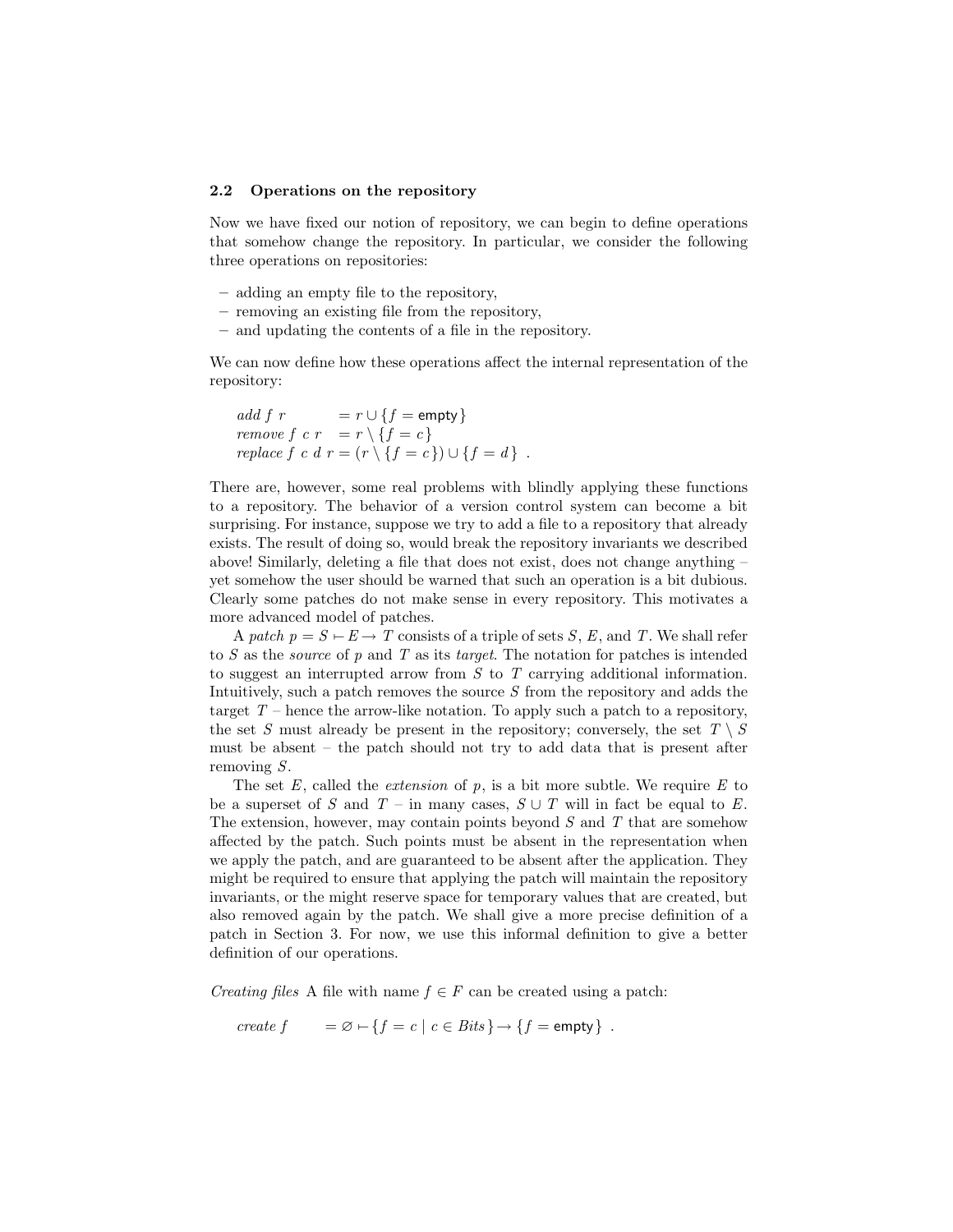The target of the resulting patch indicates that files are always initially created without contents. The source of the patch is the empty set: creation of files does not rely on any current contents of the repository. It is, however, important that the file we are about to create does not yet exist. This is ensured by the extension: remember that any point in the extension outside the source must be absent from the repository to apply a patch. Because files cannot be added twice, the invariant of the internal representation is maintained by the patch.

We will occasionally abbreviate sets using an asterisk wild-card. When the type of a variable can be inferred from the context, we may write for instance

create  $f = \emptyset \rightarrow \{f = * \} \rightarrow \{f = \text{empty}\}\.$ 

Different occurrences of ∗ within a set are independent.

Deleting files We can delete a file as follows:

delete  $f \nc = \{f = c\} \nightharpoonup \{f = c\} \rightarrow \emptyset$ .

Note that *delete* is parameterized over the final contents of the file c. We require the file  $f$  to exist prior to removal.

This operation exemplifies a common situation: the extension does not have points outside the source and target. In that case, we will sometimes write patches using the following shorthand:

delete f c = { $f = c$ }  $\mapsto \emptyset$ .

We omit the extension, as it can be inferred from the source and target.

Modifying files We can modify the contents of an existing file using:

modify  $f \nc d = \{f = c\} \mapsto \{f = d\}$ .

Both the old and the new contents of the binary file are parameters of the patch.

It is easy to see that patches given by create, delete and modify maintain the invariant of the internal representation that we specified above.

We conclude this section with one last example. We create a file "foo", set its contents to the bit sequence 010, and remove it again, with the following sequence of patches:

create "foo", modify "foo" empty 010, delete "foo" 010 .

The internal representation resulting from these three patches is the empty set again. A repository will record and remember all patches that are applied to it, thereby recording sufficient information to reproduce its entire history.

Consider Figure 1 again. Although we have discussed the top two layers of that diagram, we have not mentioned the external representation. An implementation of a version control system must map the internal representation to an actual file system; conversely, it must also observe changes made by the user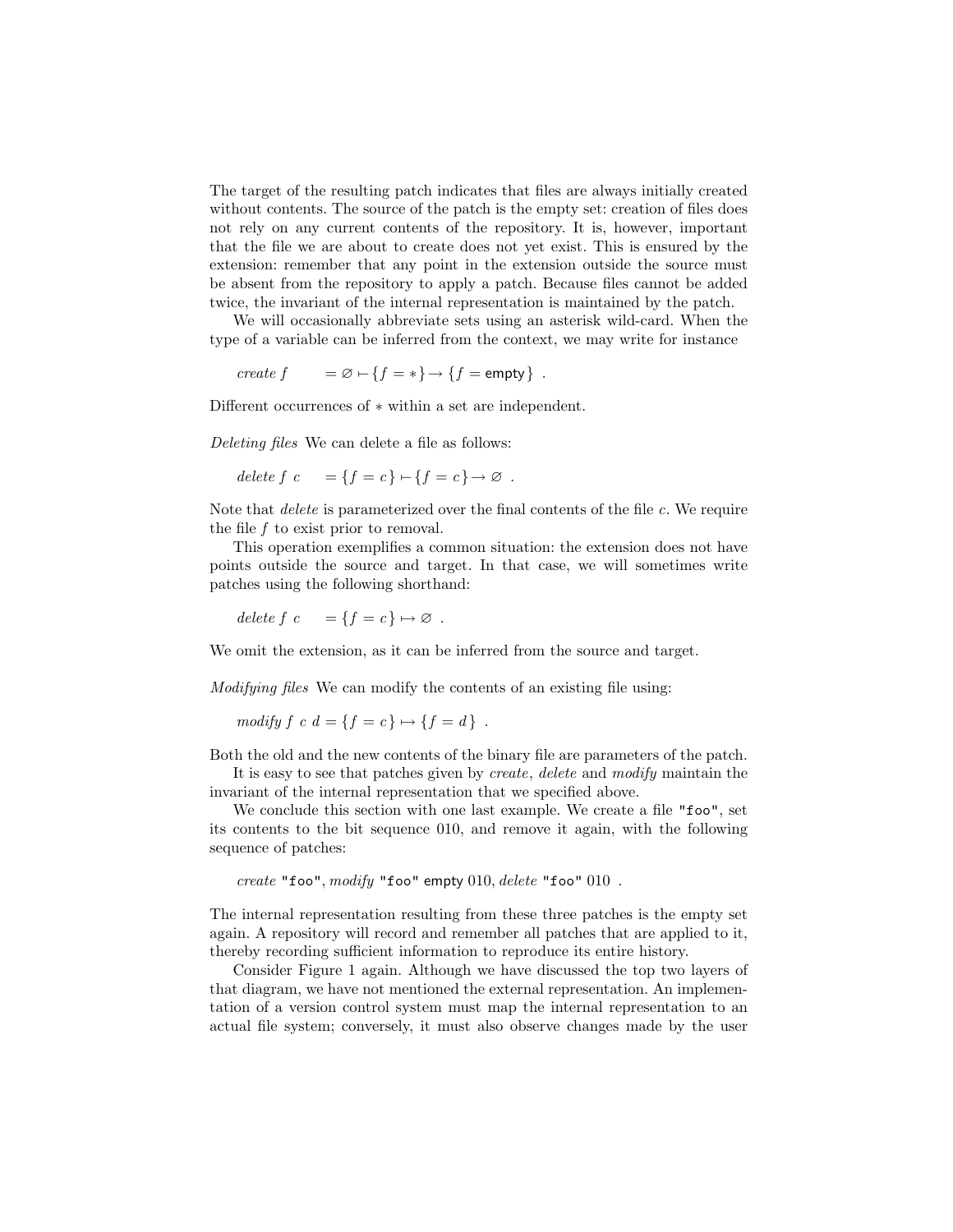to files in terms of the internal representation, and ultimately in terms of new patches. For instance, if the user creates another file "bar", the system should observe the change by adding a patch create "bar".

There are several variations and extensions of the patches defined above. We will discuss many additional design choices in Section 4.

### 3 Formal model

While the management binary files makes an interesting example, the notions we used still need to be defined rigorously. This section presents the core definitions of patches, patch application, and patch composition that lie at the heart of our theory.

#### Definition 1 (patch). A patch

$$
f = S - E \rightarrow T
$$

is a triple of sets, S, E and T, where  $S \subseteq E$  and  $T \subseteq E$ . We say that  $\mathsf{src} f = S$ is the source of f and that tgt  $f = T$  is the target of f. Finally, we refer to ext  $f = E$  as the extension of f.

For each set X with  $X \cap E = S$ , we define:

 $f(X) := S \triangle X \triangle T$ 

and say that f is applicable to X and that  $f(X)$  is the result of applying f to X. We write  $S \mapsto T$  if  $E = S \cup T$ .

A few remarks are in order. The operation  $\triangle$  denotes the symmetric difference of two sets, i.e.,  $A \triangle B = (A \setminus B) \cup (B \setminus A)$ . We could have defined patch application equivalently as  $f(X) := (X \setminus S) \cup T$ , but symmetric difference has nicer properties in calculations.

For a patch  $S \vdash E \to T$  We do not require  $S \cap T = \emptyset$ . Sometimes, a patch requires something to be present in the representation, but does not modify or remove it. An example is creating a file in a hierarchical directory structure as shown in Section 4.2, where the parent directory is required to exist before and after the application of the patch.

Patches in isolation are not terribly useful. Now we have given a formal definition of patches, we can define how individual patches can be composed.

**Definition 2** (composition of patches). Two patches  $f = S_1 - E_1 \rightarrow T_1$  and  $g = S_2 \rightarrow E_2 \rightarrow T_2$  can be **composed** if and only if

 $(E_1 \cap (S_2 \setminus T_1)) = ((T_1 \setminus S_2) \cap E_2) = \varnothing$ .

We then define

$$
g \cdot f := (S_1 \cup (S_2 \setminus T_1)) \cup (E_1 \cup E_2) \rightarrow ((T_1 \setminus S_2) \cup T_2)
$$

to be the **composition** of  $f$  and  $g$ .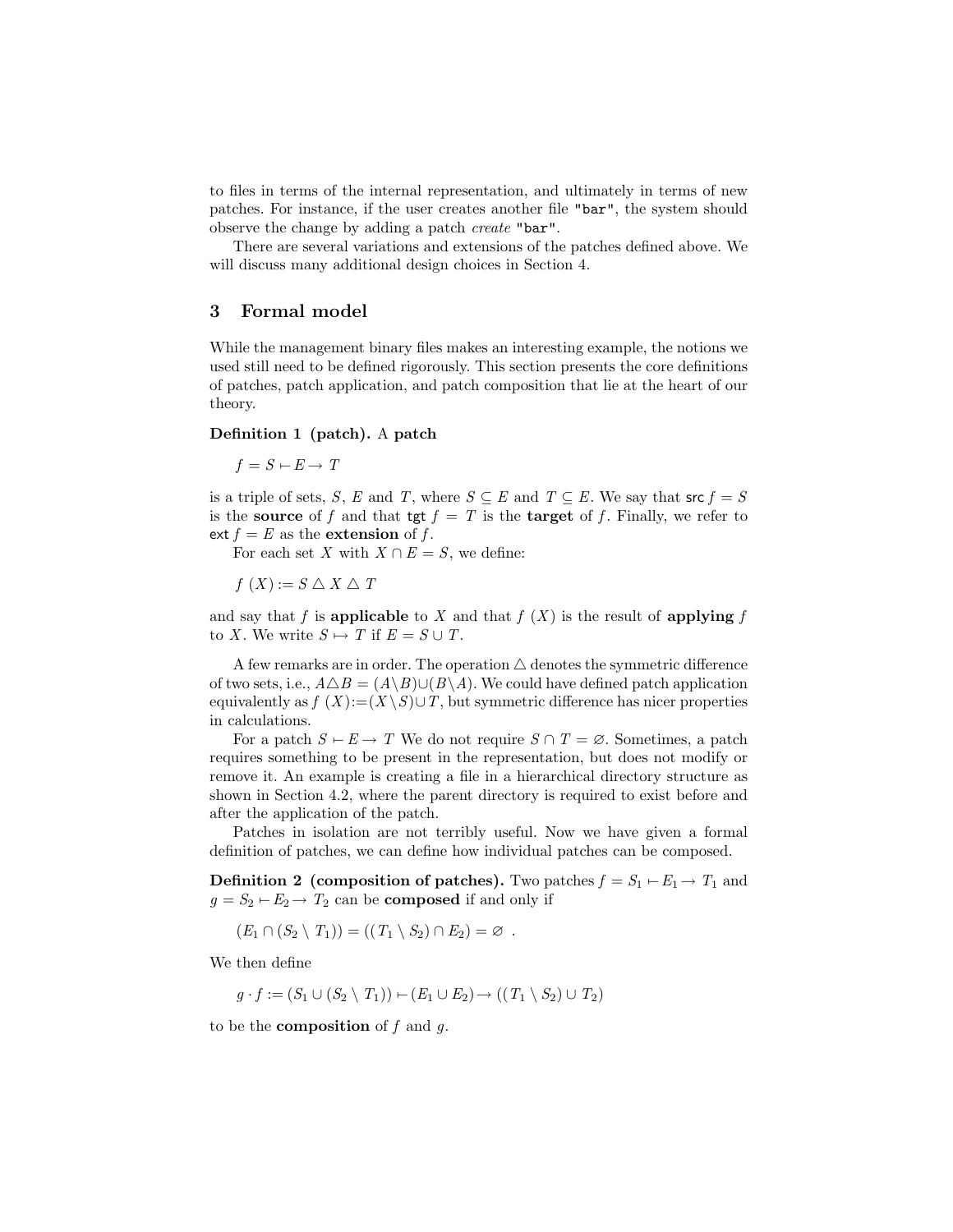It is easy to see that  $g \cdot f$  is a well-defined patch. For instance, we need to check that  $(S_1 \cup (S_2 \setminus T_1)) \subseteq E_1 \cup E_2$  – but this follows immediately from the fact that f and g are well-defined patches. Our functional notation of patches is purposefully suggestive. The following is special case of function composition:

Corollary 3. Any patches of the form  $f = S - E_1 \rightarrow T$  and  $g = T - E_2 \rightarrow U$ are composable and  $g \cdot f = S \vdash (E_1 \cup E_2) \rightarrow U$ . In particular, if  $f = S \mapsto T$  and  $q = T \mapsto U$ , then  $q \cdot f = S - S \cup T \cup U \rightarrow U$ .

The following results show that our definition of composition behaves more or less like function composition.

**Lemma 4.** Suppose  $f = S_1 \rightarrow E_1 \rightarrow T_1$  and  $g = S_2 \rightarrow E_2 \rightarrow T_2$  are composable patches and  $g \cdot f$  is applicable to a set X. Then f is applicable to X, and g is applicable to  $f(X)$ , and  $(g \cdot f)(X) = g(f(X))$ .

The proof is not very deep, but fairly technical; we have included it in Appendix A for the sake of completeness.

Composition is associative and even commutative under suitable conditions. These results are not only of theoretical interest: we will make grateful use of them in our exposition on repositories and conflicts.

**Corollary 5.** For any suitably composable patches  $f$ ,  $g$ , and  $h$ , we can show that  $f \cdot (g \cdot h) = (f \cdot g) \cdot h$ . Put succinctly, composition is associative.

Similarly, if patches f and g are composable in both directions and  $g \cdot f$  and  $f \cdot g$  are both applicable to X, then  $(g \cdot f)$   $(X) = (f \cdot g)$   $(X)$ . In other words, patch composition is commutative for sufficiently composable patches.

Proof. Both these properties follow immediately from the associativity and commutativity of symmetric difference.  $\Box$ 

Finally, we have a notion of inverse and identity patch. These patches are also of practical use, as we shall see in the coming sections.

Definition 6 (inverse and identity of patches). For any patch  $f = S - E \rightarrow$ T, we call inv  $f := T - E \rightarrow S$  the inverse of f. A patch  $\mathrm{id}_{A,E} = A - E \rightarrow A$  is called an **identity patch**. We write  $\mathsf{id}_A$  for  $A \mapsto A$ .

**Lemma 7.** For any patch  $f = S - E \rightarrow T$ , we have

inv  $f \cdot f = id_{S,E}$  and  $f \cdot inv f = id_{T,E}$ .

*Proof.* Obvious from the definitions of inverse and composition.  $\Box$ 

## 4 Beyond binary files

The previous section covered the mathematical core of our theory. Before we continue down that road, let us try to apply what we have so far. In this section, we present several concepts and examples that extend upon the simple version control for binary files we introduced in Section 2, and explain how all of them can be expressed in terms of patches.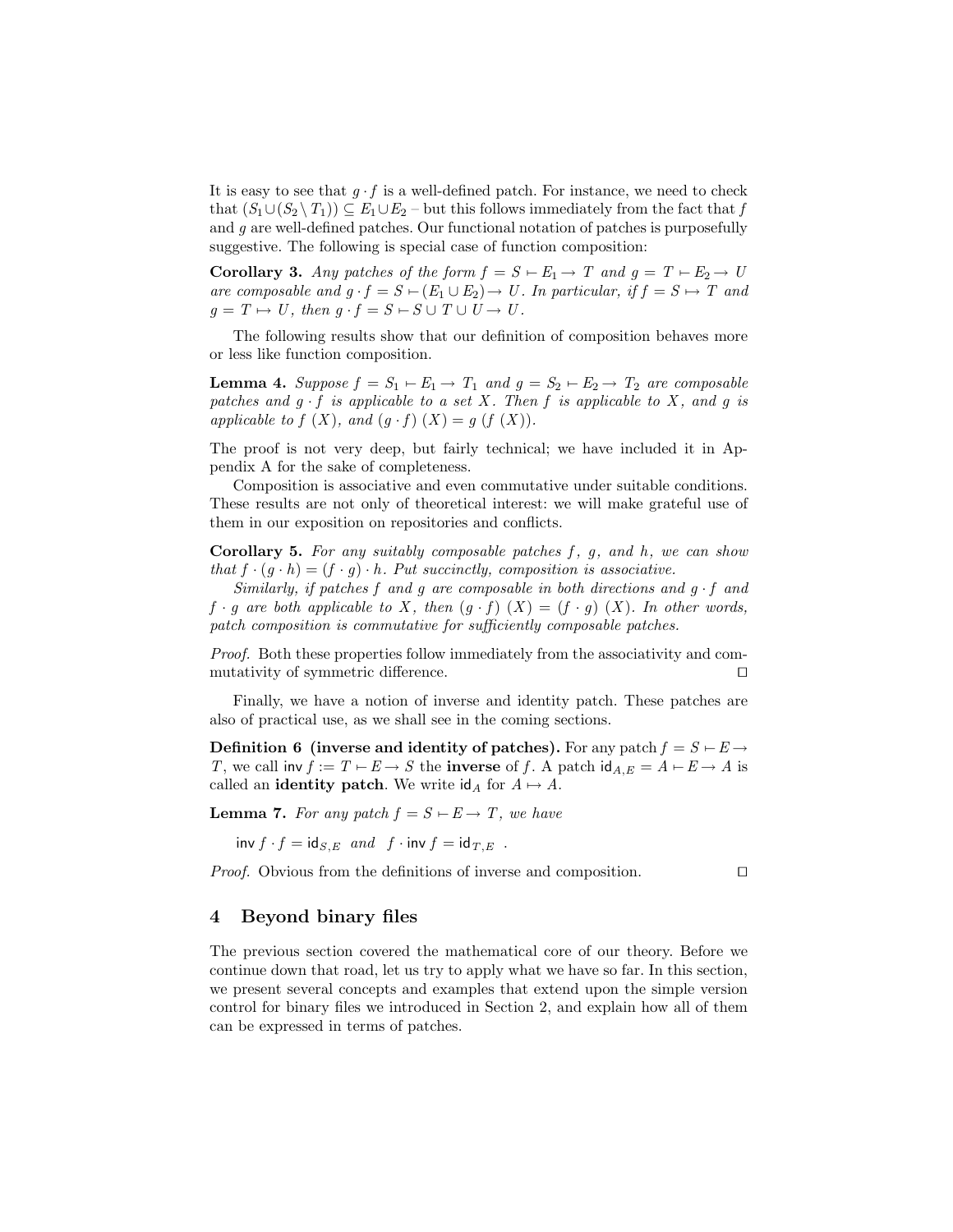#### 4.1 Renaming files

So far we have considered binary files with fixed names. We could create, modify, and remove them. If we wanted to transfer the contents of one file to another, we would have to create a new file and set its contents to that of the old file. But by then, all connection between the two files is lost.

We can do better and assign names to files in such a way that files can be renamed easily. We store the name of a file in the repository using an entry of the form  $f$  is  $n$ . The function

$$
create f \ n = \varnothing - \{f = *, * \text{ is } n\} \rightarrow \{f = \text{empty}, f \text{ is } n\}
$$

results in a patch that creates the file f with initial name n. Recall that  $\{f =$  $\{*, * \text{ is } n\}$  serves as an abbreviation for the set  $\{f = c \mid c \in \text{Bits}\}\cup \{g \text{ is } n \mid g \in \mathbb{R}\}$  $F \}$ .

Note that  $f$  is now a purely internal label that identifies the file uniquely, whereas  $n$  is an externally visible name of the file that can be modified by the user at any time. As such, the name is not much different from the contents: it is a property of the file that can be changed. Indeed, changing the name of a file is achieved using a function very similar to the modify function:

$$
rename f n_1 n_2 = \{f \text{ is } n_1\} \mapsto \{f \text{ is } n_2\} .
$$

Most of the time when we introduce new types of patches we have to adapt the invariants of our internal representation. We require that every file has just one name and that no two files of the same name occur in a representation  $X$ :

 $\forall (f \in F). \exists_{\leq 1} (n \in Names). \{f \text{ is } n\} \in X$  $\forall (n \in Names). \exists_{\leq 1} (f \in F). \{f \text{ is } n\} \in X$ .

#### 4.2 Directory hierarchy and file moves

The next step is to add a hierarchical directory structure to our repository. We treat directories as special files, and write  $f =$  dir to indicate that the label f refers to a directory rather than to a regular file. Let  $DBits = Bit \cup \{dir\}$ . If we write  $\{f = *\}$ , it is now an abbreviation for  $\{f = c \mid c \in DBits\}$  Directory creation is then fairly straightforward:

create f n c =  $\varnothing \vdash \{f = *, * \text{ is } n\} \rightarrow \{f = c, f \text{ is } n\}$ createDir  $f \, n = \text{create } f \, n$  dir createFile  $f$   $n = \text{create } f$   $n$  empty.

Directory creation is like file creation, only that we mark the file as a directory immediately rather than to assign empty contents.

Unfortunately, there is no way to store contents in these directories yet. To add tree structure, we extend the is predicate to read f is  $d / n$ , associating with each file not only a name  $n$ , but also the directory label  $d$  where it is located.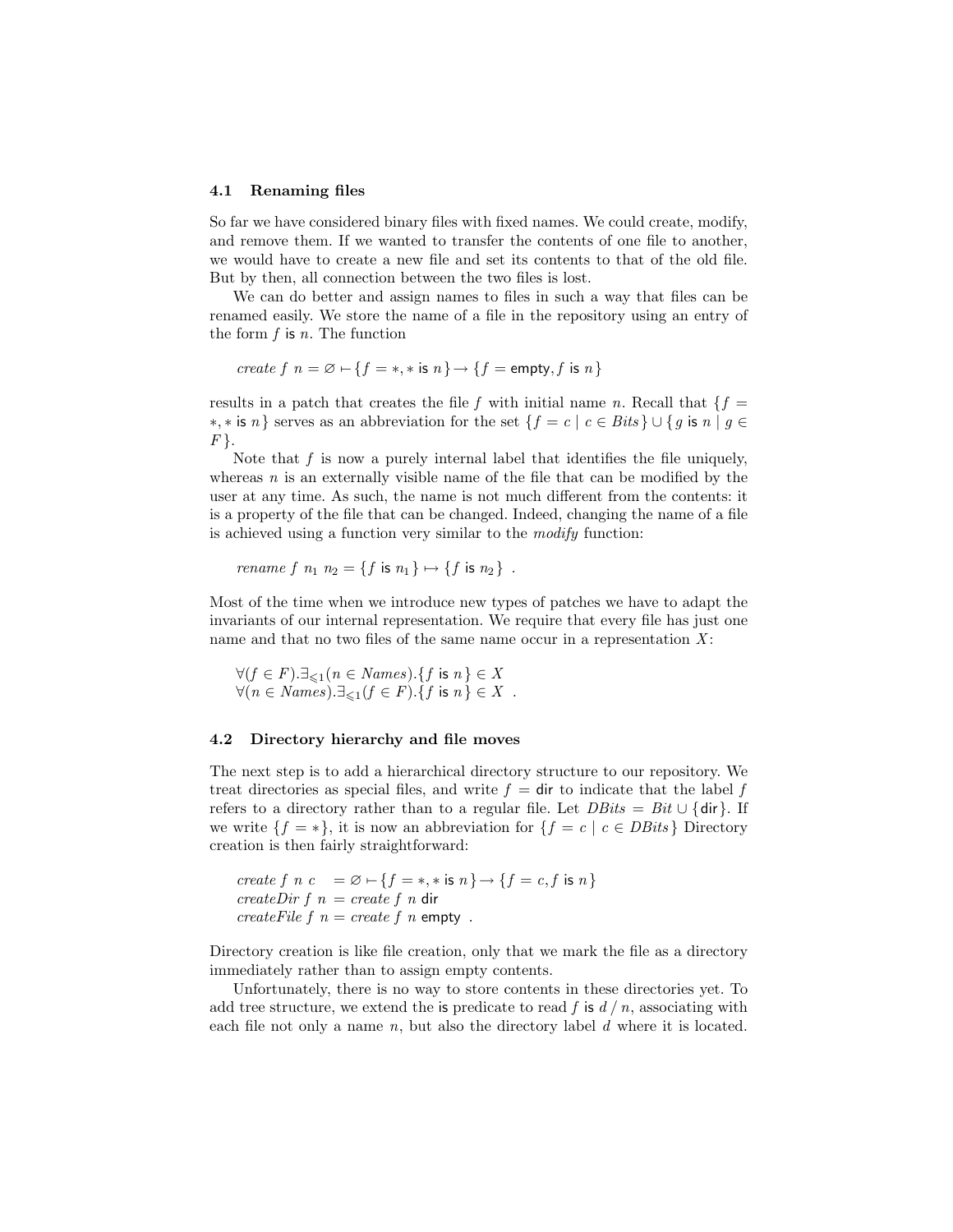In particular, we can model nested directories, as directory and file labels share the same namespace.

Everything is now created within a specific directory, hence we refine create:

$$
\begin{array}{l} \text{create $f$ $d$ $n$ $c =$} \\ \{d=\mathsf{dir}\} \leftarrow \{f = *, * \text{ is } d \text{ / } n, d=\mathsf{dir}\} \rightarrow \{d=\mathsf{dir}, f = c, f \text{ is } d \text{ / } n \} \end{array}.
$$

Creating a new file requires the target directory d to exist already. Where do we place the initial file? We assume that a special root directory is in the initial repository via an entry root  $=$  dir. The name and the location of the root directory are immutable.

We can move a file to a new location and possibly a new name using:

move f  $d_1$   $n_1$   $d_2$   $n_2 = f$  is  $d_1 / n_1 \mapsto f$  is  $d_2 / n_2$ .

Of course, we also need a whole bunch of new or modified invariants. File names must now only be unique within a directory. A file can be a directory or a regular file, but not both. The parent of a file is always a directory. Every file but root has a location and a name, and the location must be an existing directory. Due to the last invariant, we must make sure that we only delete empty directories:

$$
removeDir d = \{ d = \text{dir} \} \cup \{ * \text{ is } d \; / \; *, d = \text{dir} \} \to \varnothing .
$$

#### 4.3 Line-based text files

Most version control systems are targeted at text files. They typically allow operations such as the insertion or the deletion of text on a line-by-line basis.

In contrast to most version control systems, we choose not to deal with absolute line numbers. Instead we assign internal labels to lines, which we chain together as a linked list. This is actually quite similar to how we have dealt with file names and directories. We try to specify the intent of a patch as closely as possible in its definition.

For the sake of simplicity, we ignore file names and the directory hierarchy again for the rest of this section. We restrict ourself to managing the contents of a single file. Instead of representing the contents of a file using an entry of the form  $f = c$ , we now use entries of the form  $l = c$  to assign contents to a single line l. An entry of the form  $l \rightarrow l'$  says that line l' follows line l. If the first line of f is l, we simply write  $f \to l$ . If f is empty, we write  $f \to \text{eof}$ , using eof as a special line label to mark the end of a file.

We now describe how to insert a new empty line, how to modify the contents of a line, and how to delete an empty line:

```
insert l l_b l_a = {l_b → l_a} ← {l = *} → {l_b → l, l → l_a, l = empty}
modify l \ c \ d = \{l = c\} \mapsto \{l = d\}delete l l_b l_a = inv (insert l l_b l_a).
```
Note that an insertion or deletion records the labels of the surrounding lines, but not their contents. It is therefore possible to move a patch that inserts a line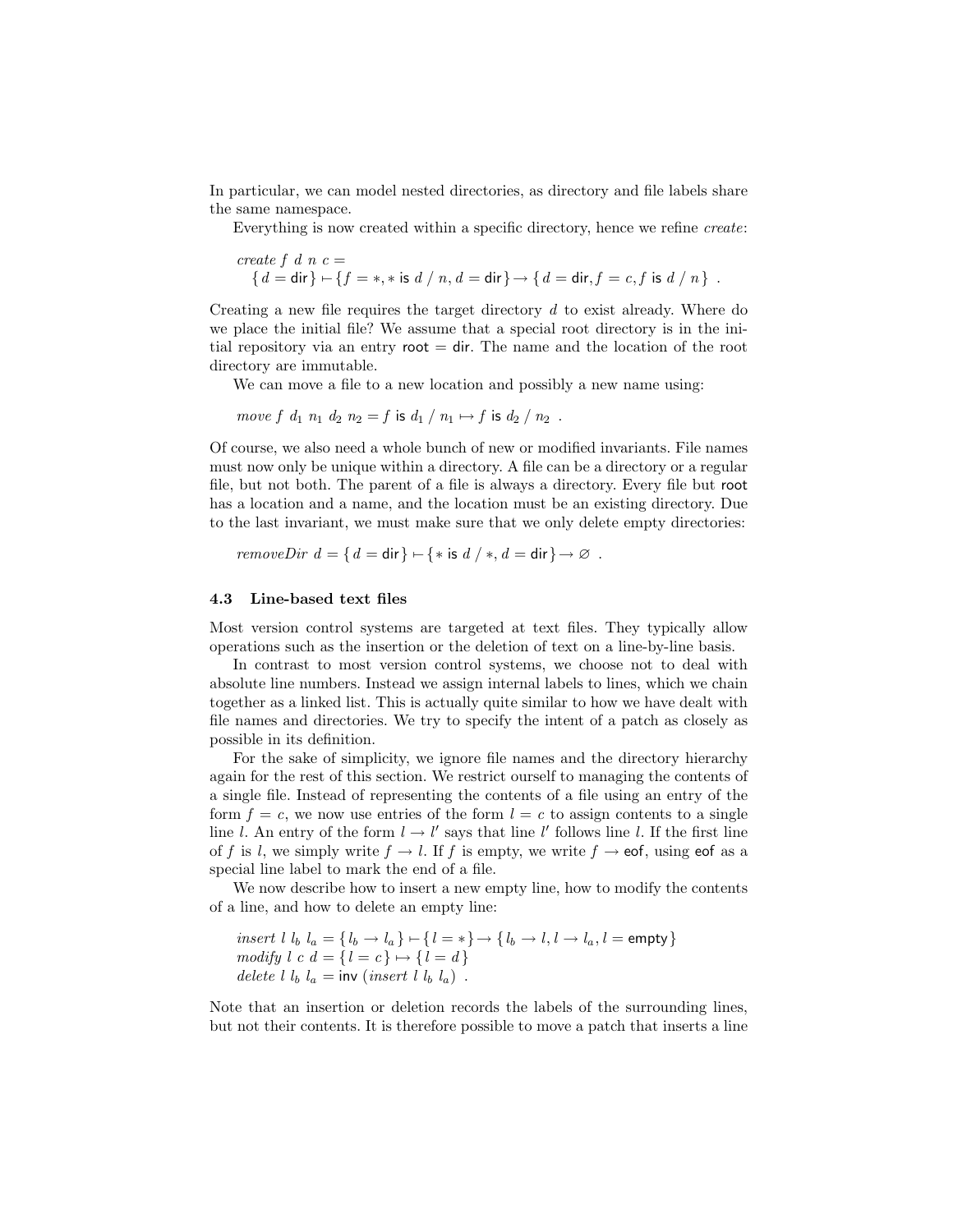into another repository even if in that repository the surrounding line has been modified. Of course, we should revisit our repository invariants. We refrain from doing so for the sake of brevity. This behaviour is, of course, once again only one point in the design space. It is easily possible to define all sorts of variations on the above patches.

Instead of further complicating the file system structure, we will now investigate some more abstract concepts often found in version control systems.

#### 4.4 Logically connected changes

Often, changes to a repository only make sense in a group. The logic at the foundation of such a group is usually beyond a version control system to grasp and can only be specified by the user: all the changes might correspond to a new feature or bug-fix. While an individual patch might break the build, the set of patches as a whole work perfectly. We can model such a connection by allowing one patch to be defined as a composition of more basic patches  $p_1, \ldots, p_n$ . We denote such a *compound patch* simply as  $(p_n \cdot \ldots \cdot p_1)$ . A compound patch is treated as atomic: under no circumstances should any individual patch be applied without applying the entire compound patch.

#### 4.5 Tags

A tag records the state of a repository at a certain time. It can be used as an easy way to identify a certain version of particular interest. In our model, we can tag the contents of a repository with internal representation X using the patch  $\mathrm{id}_X$ . The tag does not change the representation, but merely earmarks a certain state.

#### 4.6 Patch meta-data

A patch may store more information than just the changes in the file structure. Users may be interested in a patch's author, time of creation, or some form of documentation. We refer to all such additional information *meta-data*. Rather than fix the type of meta-data, we assume that there is a set  $M$  of all valid meta-data. We do not further specify its structure here, but leave that to the designers of a specific version control system.

There are several different ways to incorporate meta-data in our model. Metadata can be part of the repository as an element of the form meta m with  $m \in M$ . Any patch can then be extended to produce a piece of meta-data using

addmeta p m = src p ⊢ext p ∪ {meta m } → tgt p ∪ {meta m }.

The function addmeta can be used on any patch, in particular also on compound patches as introduced earlier. A policy could then enforce that a repository should only contain patches that provide meta-data. Meta-data can also serve to distinguish otherwise identical patches.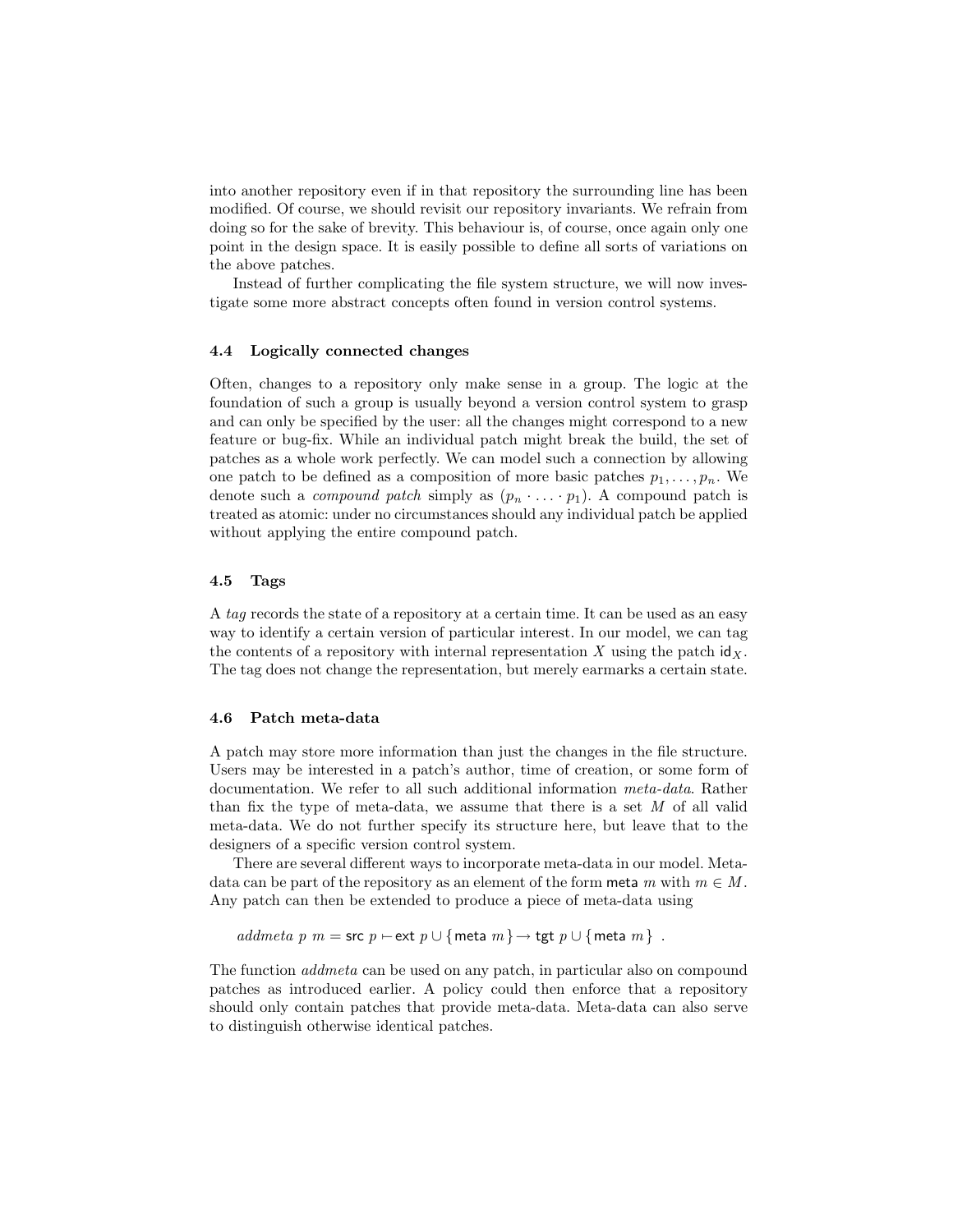#### 4.7 Reverting changes

One of the main purposes of version control is the ability to return to a previous version by undoing a modification that later turns out to be undesired. For this, we make use of the fact that we require all patches to be invertible.

Note that we will distinguish undoing a patch  $p$  by deleting it from the repository, and undoing a patch  $p$  by adding inv  $p$  to the repository. The former reverts to a previous state and forgets everything about the change we remove, the latter also returns to the previous change, but keeps information about the patch in the repository. In the next section, we will formally define a repository as a multiset of patches, and then we can make this distinction precise.

#### 4.8 Summary

We have seen how our theory of patches serves to express a multitude of concepts. Adding a new concept usually requires to adapt the entries we can have in our sets, and also to establish new invariants. We always strive to reflect the intent of patches as closely as possible in their representation. In particular, we have seen that our model is expressive enough to deal with line-based text files in a hierarchical directory structure. The same techniques, however, can also be applied to model other structures, such as files of structures formats that allow a different set of operations than the insertion and deletion of lines.

### 5 Communicating changes

So far we have defined what patches are and how they are created. The real fun starts once patches are communicated between repositories. Version control is not just about keeping track of a version history of documents, but also about communicating your changes to others.

#### 5.1 Repositories

Before we can discuss communication between repositories, we need to define what a repository is.

Definition 8 (repository). A repository is a multiset of patches. The empty set defines the **empty repository** which we denote  $\varnothing$ .

There are a few interesting points to note about this definition. First of all, we allow the same patch to occur more than once. Restricting ourselves to a set would, for instance, disallow the multiset  $\{p, inv, p, p\}$  where you change your mind about whether or not the patch  $p$  is desirable or not.

Our definition of repository does not record the order in which patches are performed. This may seem awkward – patches in a repository should have a natural, chronological order. An important observation, however, is that the order does not matter: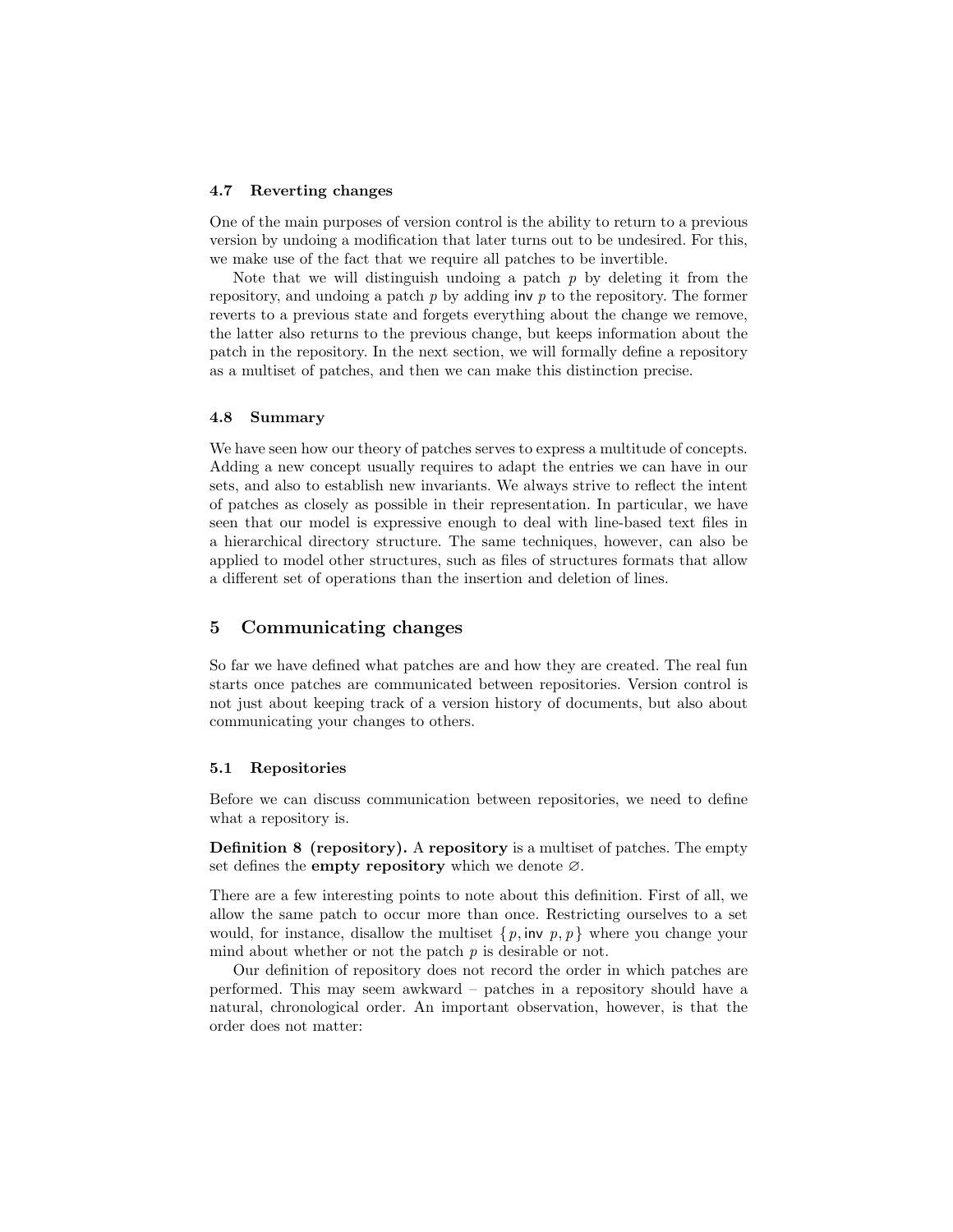**Definition 9 (consistent).** A repository  $R$  is **consistent** if it can be written as  $\{p_1, \ldots, p_n\}$  such that  $(p_n \cdot \ldots \cdot p_1)$  is defined and applicable to the empty set. We call  $X := (p_n \cdot \ldots \cdot p_1)$   $(\emptyset)$  the **internal representation** of the repository.

**Corollary 10.** The empty repository is consistent and has  $\varnothing$  as its internal representation.

Corollary 11. The internal representation of a repository is well-defined, i.e. if  $\pi$  is a permutation of  $\{1,\ldots,n\}$  and if  $c_1:=(p_n\ldots p_1)$  and  $c_2:=(p_{\pi(n)}\ldots p_{\pi(1)})$ are both defined and applicable to the empty set, then  $c_1(\emptyset) = c_2(\emptyset)$ .

*Proof.* This follows directly from the commutativity of composition.  $\Box$ 

In other words, whenever multiple orders of patches are valid, they all lead to the same result. This fact is important: we can consider repositories with the same patches to be equal, regardless of the order in which these patches were applied.

### 5.2 Moving patches

Interesting interactions occur when we want to move changes from one repository into another. Taking the perspective of the target repository, we say that we are pulling patches from another repository. Some version control systems place restrictions on which repositories may communicate. Such policies keep different repositories in step, but can be too restrictive. We shall describe the general case, leaving such restrictions to the discretion of specific systems.

All patches that are in the source repository, but not in ours, are eligible for pulling. If we are interested in a multiset of patches  $P$ , there are three options:

- $-$  moving  $P$  to our repository keeps our repository consistent,
- $-$  moving  $P$  creates an inconsistent repository, but we can pull a larger multiset  $P'$  in order to maintain consistency,
- $-$  all supersets of P that we could pull from the other repository would create an inconsistent repository.

The first two cases are covered by the following definition of a pull:

**Definition 12 (pull).** Given two consistent repositories R and S, a pull of patch multiset  $P \subseteq R$  to S consists of a set  $P' \subseteq (R \setminus S)$  such that  $P \subseteq P'$  and  $S \cup P'$  is a new consistent repository.

This definition of pull is still a bit too liberal: if  $P'$  is a pull, there may be many supersets of  $P'$  that are also pulls. This motivates the following definition:

**Definition 13 (minimal pull).** A pull  $M$  of some patch multiset  $P$  is said to be **minimal** if there is no pull N of P where  $N \subset M$ .

There may, however, be more than one minimal pull of a patch. In practice, a version control system should only pull in additional patches to resolve conflicts if there is a unique minimal pull. If there more than one minimal pull, the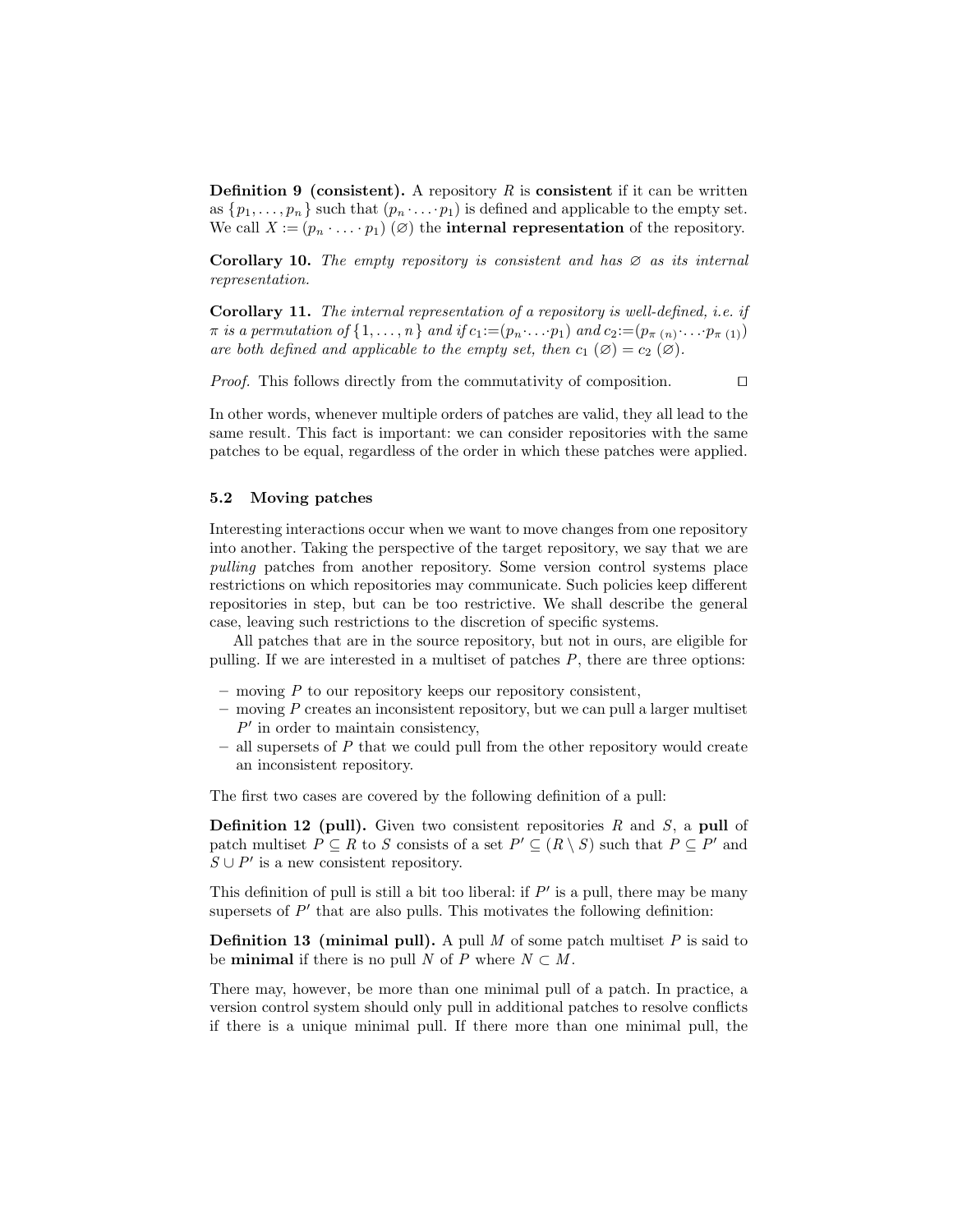user should be given the opportunity to further specify which pull should be performed.

The third case of above list – no successful pull involving the multiset we are interested in exists – is what we usually call a *conflict*. Conflicts must be resolved by inventing additional patches. Again, a version control system will usually involve the user in this process, and there is a lot of freedom in what to do.

**Definition 14 (conflict resolution).** If a patch multiset  $P$  causes a conflict when pulled to repository  $R$ , the **resolution** of  $P$  consists of a set of patches  $M$ such that  $P \subseteq M$  and  $R \cup M$  is consistent.

A resolution can either undo the pulled change completely, or undo some change in the target repository that was responsible for the conflict, or a combination of the two.

It is beyond the scope of this paper to discuss the algorithmic aspects or the user interface of communicating changes. It is relatively difficult to find minimal pulls or even determine conflicts in the normal case. Therefore, most actual version control systems impose certain restrictions on their repositories or use knowledge about the internal representations in order to perform these operations efficiently.

## 6 Related work and Discussion

Despite the large number of version control systems, most literature [2, 6, 7, 10, 13, 14] consists of manuals or technical documentation. There is surprisingly little work on version control in the scientific community. Existing work tends to focus on describing version control's place in the software development process [5] or describing specific instances of version control for structured documents [9]. When version control is mentioned in scientific literature, it is usually in the context of the much wider field of software configuration management.

The theory we present is most related to distributed version control systems, although classical centralized systems such as CVS [6] and Subversion [7] can of course be described in our theory. After all, a centralized repository layout is just a special case of a distributed layout where all client repositories are only allowed to communicate with the central repository.

Our work is similar in spirit to recent work on file synchronization [4, 11, 12]. Unison, for instance, is a widely used tool for synchronizing files between different machines. It exemplifies how a formal description of a problem can lead to the development of better tools. We hope that version control could benefit from a similar approach.

Darcs Darcs [8] is an advanced distributed version control system implemented in Haskell. Among the vast number of current distributed version control systems, darcs is special for two reasons.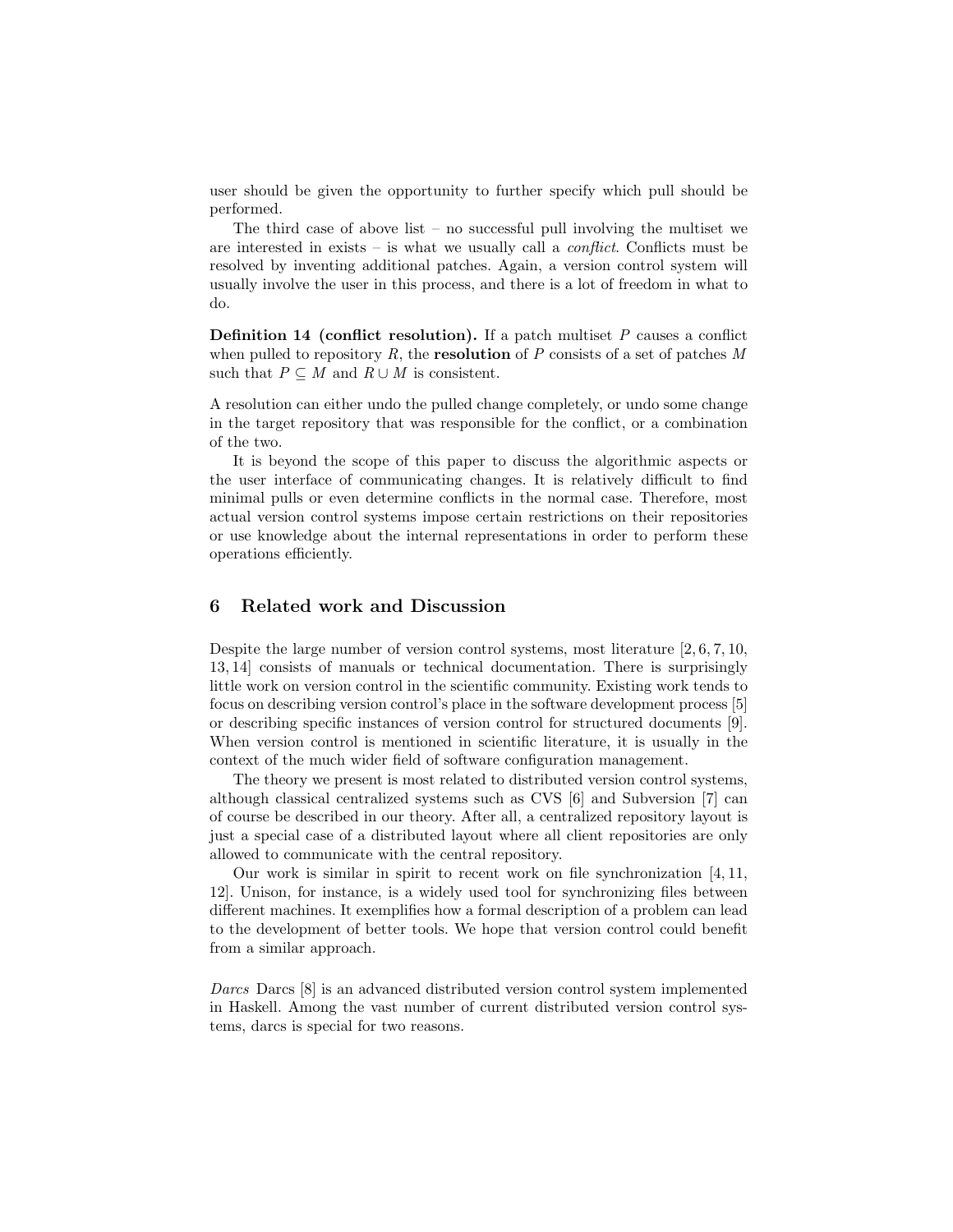First, it was the first (and apparently still is the only) real-life version control system that tried to focus on the *intent* of the user when it comes to patches. It keeps track of how information is moved within a file and how files are moved and renamed when merging changes. Because of the additional information available during merges, incorrect results and some conflicts are avoided. Darcs encourages so-called "cherry-picking", the selection of specific patches from another repository that are pulled without unnecessary dependencies. Note that the concept of intention-preservation is not new in general, but it is a first to see it put to use in a version control system.

Second, darcs makes an attempt to formalize the theory behind the system in a technical appendix, called the "theory of patches". Here, the semantics of darcs is described in a semi-formal way with references to quantum physics.

However, the theory is fairly sketchy. Some of the definitions are a bit vague, some proofs are missing, and only a few formal properties are stated. In fact, it was the vagueness of the theory of darcs that inspired our work: we wanted to develop a theory that is general enough to describe darcs, in particular, but can serve as a firm foundation for different flavours of version control systems.

In hindsight, it turns out that the fundamental difference between our system and the approach of darcs is that while darcs focuses on the intent of a patch, it leaves that intent implicit. Consider, for instance, line-based patches, represented in darcs using absolute lines offsets, whereas we use symbolic line labels. A line label does not change and uniquely identifies the logical line throughout its lifetime, whereas line offsets change when insertions or deletions are made at other places in the file. This leads to two disadvantages:

- it is difficult to say what exactly the intent of a line-based patch is, and
- the representation has to be adapted (i.e., the line numbers have to be recalculated) on several occasions.

A very practical disadvantage of having changing representations for one and the same patch is that patches cannot be signed, a field where darcs lags behind competitors such as monotone [3].

Conversely, in our theory the representation of patches is fixed. The freedom to choose a representation makes the intent of patches obvious. We give a framework that allows us to incorporate several patch types with several internal representations within the same theory. The number of patch types in darcs is relatively fixed and adapting it would require a significant amount of work, both as far as the theory is concerned as well as the implementation.

The advantages of darcs are, of course, on the practical side. The patches in darcs all carry meta-data so that they can effectively be compared. Repositories store patches in a certain order and cache a significant amount of information to avoid unnecessary recomputation. Dependencies between patches are easy to compute and stored explicitly. Because of dependencies, patches usually form a directed acyclic graph. In the case of a pull, it is therefore easy to see if a successful minimal pull containing the desired patches is possible or not.

We can express darcs's patches in our model. Although we have not discussed token replacement patches, they can be represented using the same techniques as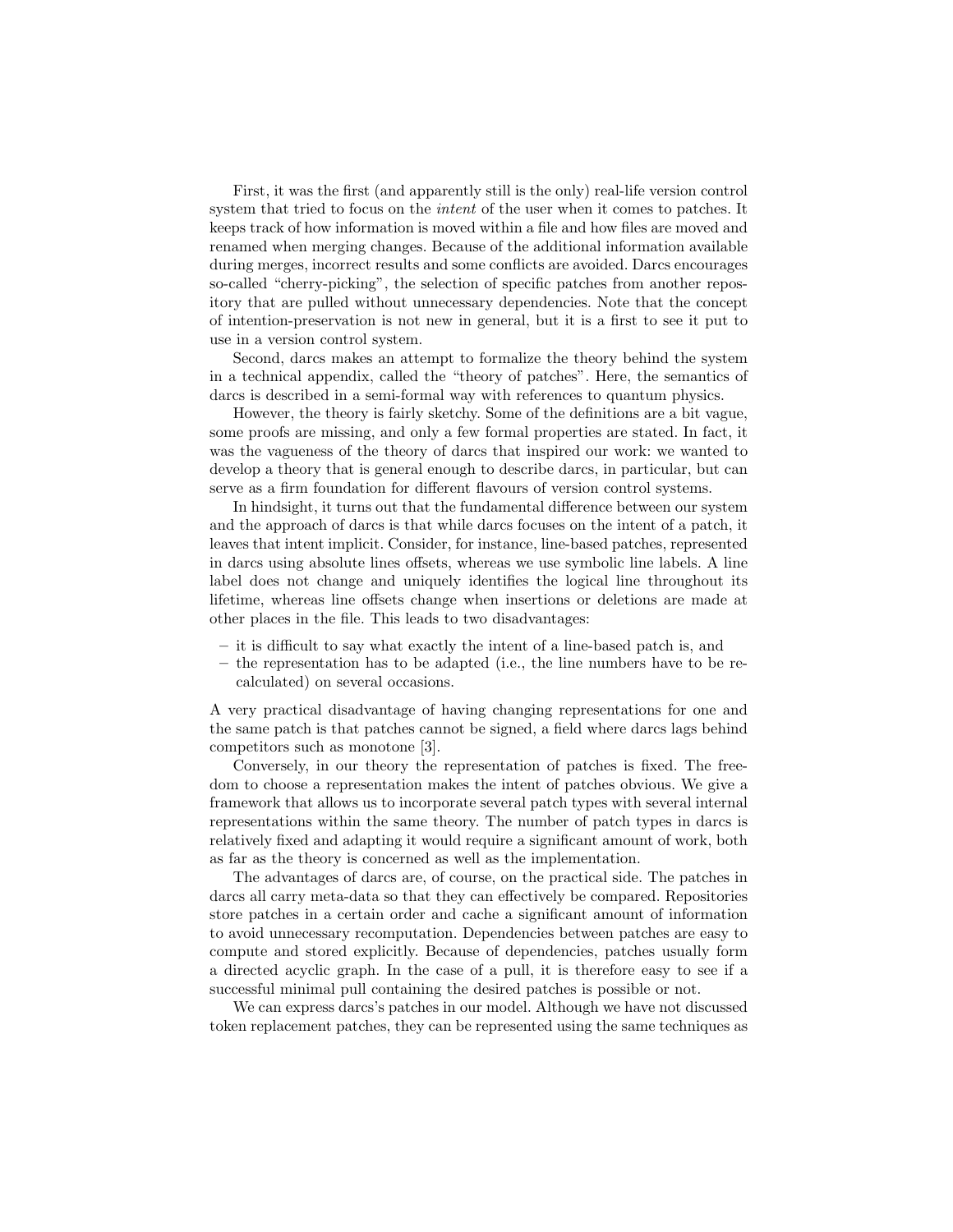employed in Section 4. In turn, we hope that our theory could facilitate reasoning about darcs conflicts, a continuous hot topic in the darcs community.

Other distributed version control systems There are several other distributed version control systems that are currently in active use or development. While nearly all these systems record changes in individual patches, they have restrictions when it comes to cherry-picking, compared to darcs.

At the basis of the vast majority of systems is a variant of a three-way linebased merge algorithm that picks a common ancestor between two repositories. This algorithm may be augmented with simple informal extensions designed to handle file creations, deletions or renames, but fails to take further information about the intent of a patch into account. Therefore, pulling specific changes from other repositories can often lead to undesired results and requires a good understanding of the underlying algorithms. Codeville is noteworthy [1], as it makes use of an extended merge algorithm that applies certain heuristics to disambiguate where a three-way merge does not have enough information. However, while the algorithm may work well in practice, it is difficult to understand and hard to reason about.

In contrast, our theory allows a represention of text files in such a way that formally, merging is completely superfluous. When moving patches between repositories, the important question is not how to merge, but only whether the resulting repository is consistent. All the patches in a consistent repository that relate to one file are connected when interpreting the internal representation on an actual file system.

Several version control systems show amazing scalability and very good tool support for recording the changes made by the user on a disk, viewing the differences between repositories, and interactively resolving conflicts – areas that we have not focused on.

Conclusions and Further Work By presenting a generalized framework of version control, we have taken an important first step to enable reasoning about version control systems and develop an actual system that is founded on a firm theory. Nevertheless, there is still plenty of work to do.

While we have defined what constitutes a conflict, we have to investigate efficient algorithms for detecting and resolving conflicts. A naive algorithm for determining when a repository with n patches is inconsistent is  $O(n!)$ . In the future, we plan to investigate how to do better, and to identify special classes of repositories that allow more efficient operations.

We would also like to investigate the *algebraic* structure that patches and repositories carry. Corollary 5 and Definition 6 state that patches and internal representations form a category. A fortiori, because every patch is invertible we have a *groupoid*. Although we have presented the most basic algebraic properties of patches, their true nature is still terra incognita.

We believe that our approach has a great many merits. Our own experience with version control systems has been very much a love-hate relationship. We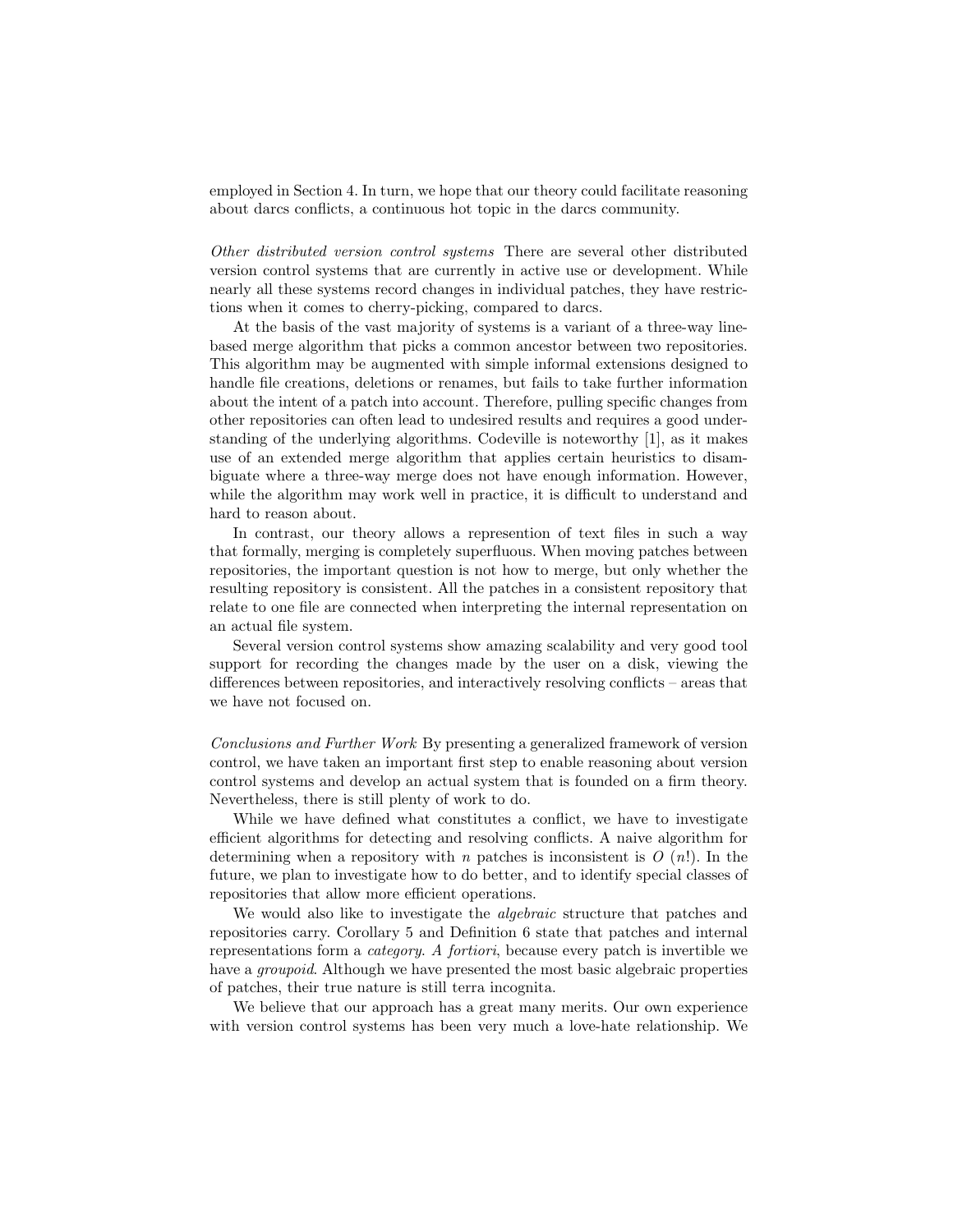could not live without them, but they are a source of continuous frustration. With the theory presented, version control might just have a brighter future ahead.

Acknowledgements We thank David Roundy and the darcs team for several inspiring discussions.

### References

- 1. Codeville. http://codeville.org.
- 2. GNU arch. http://www.gnu.org/software/gnu-arch/.
- 3. monotone: distributed version control. http://venge.net/monotone/.
- 4. S. Balasubramaniam and Benjamin C. Pierce. What is a file synchronizer? In Fourth Annual ACM/IEEE International Conference on Mobile Computing and Networking (MobiCom '98), October 1998.
- 5. Lars Bendix. Configuration Management and Version Control Revisited. PhD thesis, Aalborg University, December 1995.
- 6. Per Cederqvist. Version Management with CVS. Network Theory Ltd., 2002.
- 7. Ben Collins-Sussman, Brian W. Fitzpatrick, and C. Michael Pilato. Version Control with Subversion. O'Reilly, 2004.
- 8. David Roundy et al. Darcs: David's advanced revision control system. http://www.darcs.net.
- 9. David L. Hicks, John J. Leggett, and John L. Schnase. Version Control in Hypertext Systems. Texas A&M University, Hypermedia Research Lab, July 1991.
- 10. Mike Mason. Pragmatic Version Control: Using Subversion. Pragmatic Bookshelf, 2006.
- 11. Benjamin C. Pierce and Jérôme Vouillon. What's in Unison? A formal specification and reference implementation of a file synchronizer. Technical Report MS-CIS-03- 36, Dept. of Computer and Information Science, University of Pennsylvania, 2004.
- 12. Norman Ramsey and Elöd Csirmaz. An algebraic approach to file synchronization. In Foundations of Software Engineering, pages 175–185, 2001.
- 13. Garrett Rooney. Practical Subversion. Apress, 2006.
- 14. Jennifer Vesperman. Essential CVS. O'Reilly Media, 2003.